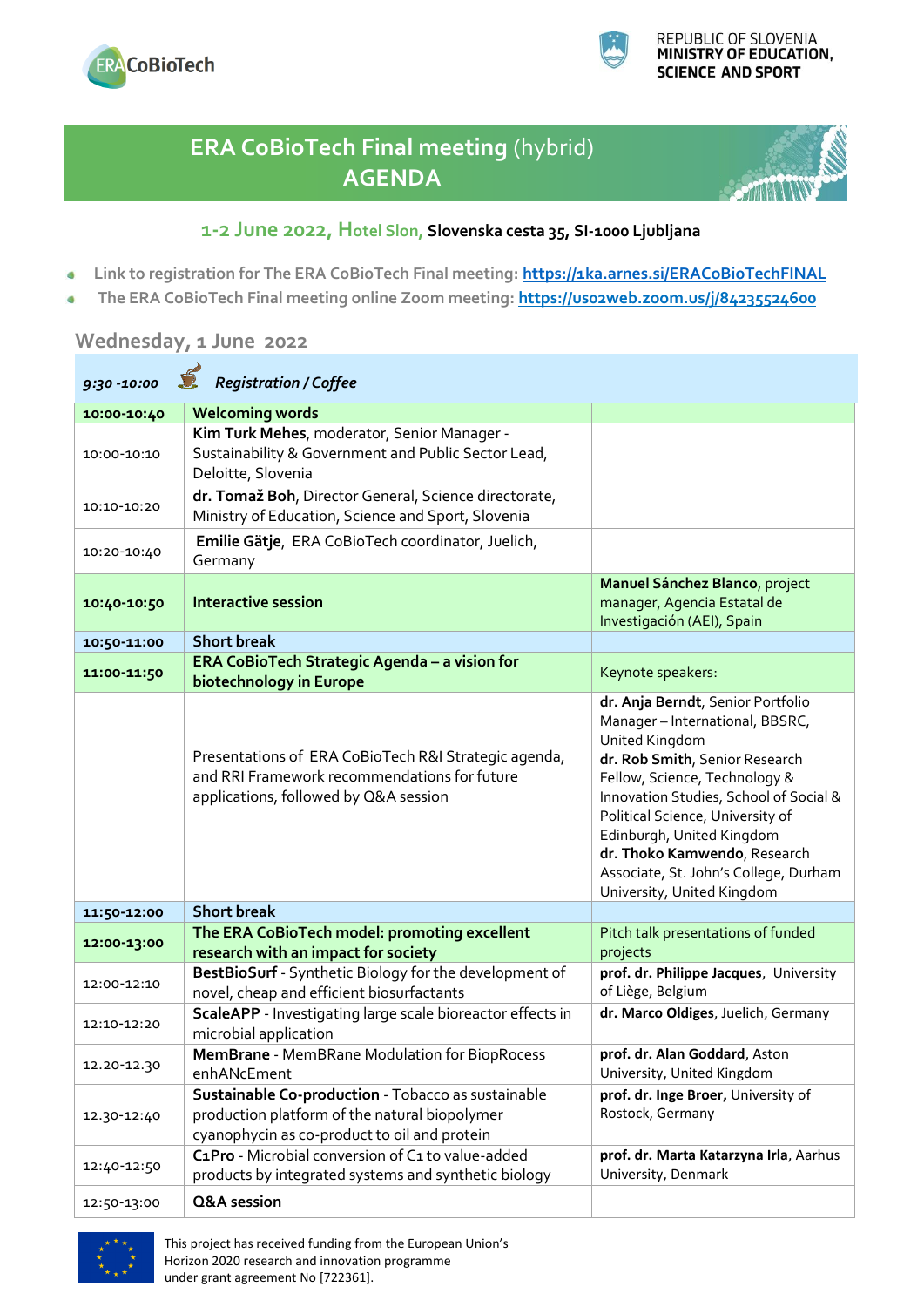

**13:00 -14:15 Lunch break**



| 13:00 - 14:15<br><b>Example 19</b> LUNCH DIEAR |                                                                                                                                                                                                                                                                                 |                                                                                                                                 |  |  |
|------------------------------------------------|---------------------------------------------------------------------------------------------------------------------------------------------------------------------------------------------------------------------------------------------------------------------------------|---------------------------------------------------------------------------------------------------------------------------------|--|--|
| 14:15-14:25                                    | <b>Interactive session</b>                                                                                                                                                                                                                                                      | Manuel Sánchez Blanco, project<br>manager, AEI, Spain                                                                           |  |  |
| 14:25-14:35                                    | The ERA CoBioTech Communication Prize -<br>Video contest 2022                                                                                                                                                                                                                   |                                                                                                                                 |  |  |
|                                                | - Short presentation of the Videocontest<br>- Presentation of the 3rd ranked videos                                                                                                                                                                                             |                                                                                                                                 |  |  |
| 14:35-15:30                                    | The ERA CoBioTech model: promoting excellent<br>research with an impact for society                                                                                                                                                                                             | Pitch talk presentations of funded<br>projects                                                                                  |  |  |
| 14:35-14.45                                    | <b>INDIE</b> - Biotechnological production of sustainable indole                                                                                                                                                                                                                | dr. Katarina Cankar, Wageningen<br>Plant Research, the Netherlands                                                              |  |  |
| 14.45.14:55                                    | <b>MISSION</b> - Streamlined Streptomyces cell factories for<br>industrial production of valuable natural products                                                                                                                                                              | prof. dr. Andriy Luzhetskyy,<br>University of Saarland, Germany                                                                 |  |  |
| 14.55-15:05                                    | HOMBIOCAT - Fabrication of hierarchically organized multi-<br>functional heterogeneous biocatalysts for the modular<br>synthesis of w-amino acids from renewable feedstocks                                                                                                     | dr. Aitziber López Cortajarena, CIC<br>biomaGUNE, Spain                                                                         |  |  |
| 15:05-15:15                                    | ComRaDes - Computation for Rational Design: From Lab to<br><b>Production with Success</b>                                                                                                                                                                                       | dr. Henk Noorman, DSM Sinochem<br>Pharmaceuticals, The Netherlands                                                              |  |  |
| 15:15-15:25                                    | HotSolute - Thermophilic bacterial and archaeal chassis for<br>extremolyte production                                                                                                                                                                                           | prof. dr. Bettina Siebers, University<br>of Duisburg-Essen, Germany                                                             |  |  |
| 15.25-15:30                                    | Q&A session                                                                                                                                                                                                                                                                     |                                                                                                                                 |  |  |
| 15:30-15:40                                    | <b>Short break</b>                                                                                                                                                                                                                                                              |                                                                                                                                 |  |  |
| 15:40-15:50                                    | The ERA CoBioTech Communication Prize -<br>Video contest 2022                                                                                                                                                                                                                   |                                                                                                                                 |  |  |
|                                                | Presentation of 2 <sup>nd</sup> ranked videos                                                                                                                                                                                                                                   |                                                                                                                                 |  |  |
| $15:50 - 16:10$                                | Bridging the gap between science and society -<br><b>UNESCO Recommendation on Open Science</b>                                                                                                                                                                                  | Keynote speaker:                                                                                                                |  |  |
|                                                | Presentation of values and principles for Open Science,<br>concrete measures on Open Access and Open Data, with<br>proposals to bring citizens closer to science and<br>commitments to facilitate the production and<br>dissemination of scientific knowledge around the world. | dr. Ana Persic, Programme Specialist,<br>Science Technology and Innovation<br>Policy, Natural Sciences Sector<br>UNESCO, France |  |  |
| 16:10-16:30                                    | Bridging the gap between science and society                                                                                                                                                                                                                                    | Keynote speaker:                                                                                                                |  |  |
|                                                | Presentation of Science Communicator                                                                                                                                                                                                                                            | Adeline Marcos, SINC, Spain                                                                                                     |  |  |
| 16:30                                          | End of day 1                                                                                                                                                                                                                                                                    |                                                                                                                                 |  |  |
| 18:00-19:00                                    | Sightseeing (walking tour)<br><b>Starting point: Hotel Slon Lobby</b>                                                                                                                                                                                                           |                                                                                                                                 |  |  |

**20:00****Joint dinner (Hotel Slon)**

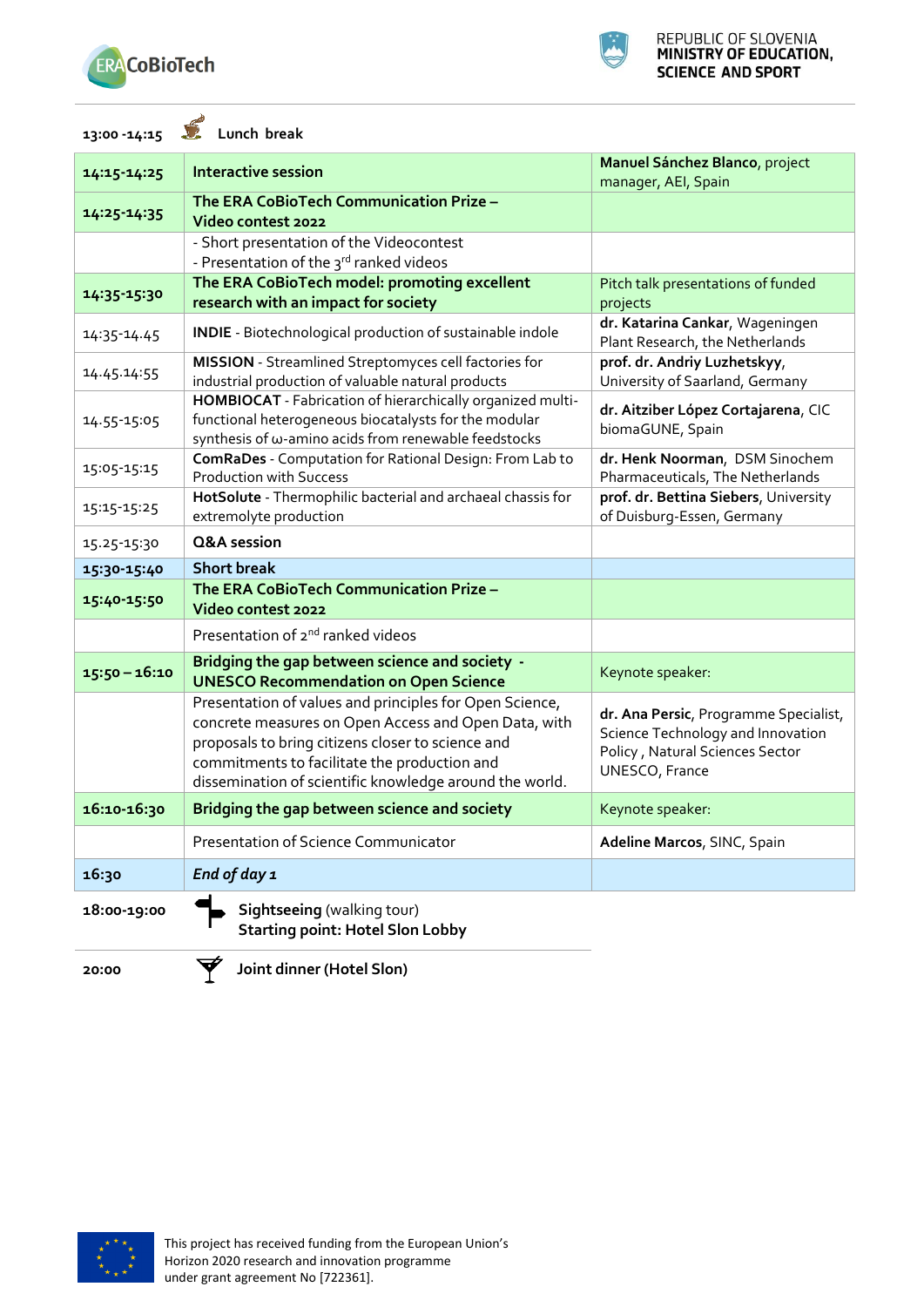



## **Thursday, June 2, 2022**

| <b>Welcome Coffee</b><br>8:30 -9:00 |                                                                                                                                                         |                                                                                                                                                                                                                                                                                                                                                                                                                                                                                                                                                                                                                                                                                                                                                                                                                                                                                                  |  |
|-------------------------------------|---------------------------------------------------------------------------------------------------------------------------------------------------------|--------------------------------------------------------------------------------------------------------------------------------------------------------------------------------------------------------------------------------------------------------------------------------------------------------------------------------------------------------------------------------------------------------------------------------------------------------------------------------------------------------------------------------------------------------------------------------------------------------------------------------------------------------------------------------------------------------------------------------------------------------------------------------------------------------------------------------------------------------------------------------------------------|--|
| 9:00-9:40                           | The ERA CoBioTech model: promoting excellent<br>research with an impact for society                                                                     | Pitch talk presentations of funded<br>projects                                                                                                                                                                                                                                                                                                                                                                                                                                                                                                                                                                                                                                                                                                                                                                                                                                                   |  |
| 9:00-9:10                           | <b>BioMetChem</b> - Sustainable Production of Added Value<br>Chemicals from SynGas-derived Methanol Through Systems<br>and Synthetic Biology Approaches | prof. dr. Nigel P. Minton, University<br>of Nottingham, United Kingdom                                                                                                                                                                                                                                                                                                                                                                                                                                                                                                                                                                                                                                                                                                                                                                                                                           |  |
| 9:10-9:20                           | <b>BESTER</b> - Bioprocesses for the optimized, integrated<br>production of butyl esters from sustainable resources                                     | dr. Francesca Di Bartolomeo,<br>SINTEF, Dept. Biotechnology and<br>Nanomedicine, Norway                                                                                                                                                                                                                                                                                                                                                                                                                                                                                                                                                                                                                                                                                                                                                                                                          |  |
| 9:20-9:30                           | <b>SUSPHIRE</b> - Sustainable Bioproduction of Pheromones for<br>Insect Pest Control in Agriculture                                                     | dr. Diego Orzaez, Agencia Estatal<br>Consejo Superior de Investigaciones<br>Científicas, Spain                                                                                                                                                                                                                                                                                                                                                                                                                                                                                                                                                                                                                                                                                                                                                                                                   |  |
| 9:30-9:40                           | <b>Q&amp;A</b>                                                                                                                                          |                                                                                                                                                                                                                                                                                                                                                                                                                                                                                                                                                                                                                                                                                                                                                                                                                                                                                                  |  |
| 9:40-9:50                           | <b>Interactive session</b>                                                                                                                              | Manuel Sánchez Blanco, project<br>manager, AEI, Spain                                                                                                                                                                                                                                                                                                                                                                                                                                                                                                                                                                                                                                                                                                                                                                                                                                            |  |
| 9:50-10:00                          | <b>Short break</b>                                                                                                                                      |                                                                                                                                                                                                                                                                                                                                                                                                                                                                                                                                                                                                                                                                                                                                                                                                                                                                                                  |  |
| 10:00-10:50                         | Bridging the gap between science and industry                                                                                                           | Keynote speakers:                                                                                                                                                                                                                                                                                                                                                                                                                                                                                                                                                                                                                                                                                                                                                                                                                                                                                |  |
|                                     | Panel discussion on challenges of efficient knowledge<br>transfer from academia and research to the (bio)economy<br>with focus on biotechnology.        | dr. Thomas Boltje, Radboud<br>٥<br>University in Nijmegen, The<br>Netherlands<br>dr. André Hofmann, the CEO of<br>the Biosaxony, Germany<br>dr. Gabriela Droga Mazovec,<br>Head of the Department for the<br>Identification and Protection of<br>IP, University of Ljubljana,<br>Slovenia<br>dr. Gregor Kosec, Director for<br>٠<br>Research & Development, ACIES<br>BIO d.o.o., Slovenia<br>dr. Fidel Pérez, Technological<br>G<br>Linkage Unit from the National<br>Scientific and Technical Research<br>Council, Argentina<br>prof. Paul Bello, Innovation Lead<br>G<br>& Associate NCP - Industrial<br>Biotechnology, Innovate UK<br>dr. Antonio Molina, Director of<br>G<br>the Center for Plant<br>Biotechnology and Genomics,<br>Spain<br>dr. Silvia Maltagliati, Policy<br>G<br>Officer, European Commission,<br>DG Research & Innovation, B1-<br>Circular Economy & Biobased<br>Systems |  |
| 10:50-11:00                         | <b>Short break</b>                                                                                                                                      |                                                                                                                                                                                                                                                                                                                                                                                                                                                                                                                                                                                                                                                                                                                                                                                                                                                                                                  |  |
| 11:00 - 11:40                       | The ERA CoBioTech model: promoting excellent<br>research with an impact for society                                                                     | Pitch talk presentations of funded<br>projects                                                                                                                                                                                                                                                                                                                                                                                                                                                                                                                                                                                                                                                                                                                                                                                                                                                   |  |